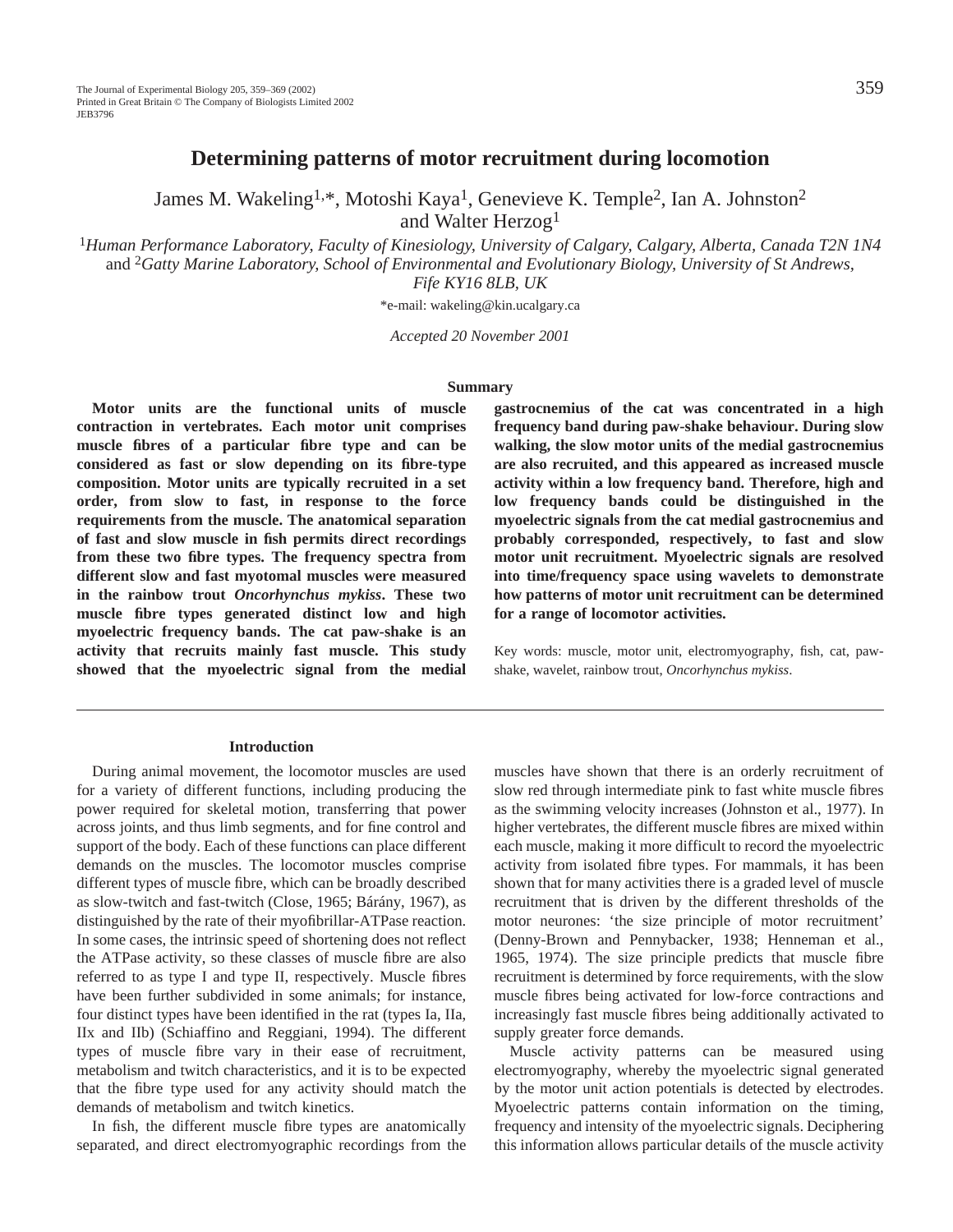#### 360 J. M. Wakeling and others

to be determined. For instance, the time taken to reach maximum force after activation depends on factors such as the muscle fibre type, the activation level and the contraction dynamics and, for isometric twitches in mammalian muscle, this time delay is in the range 23–73 ms (Burke et al., 1971, 1973; Gonyea et al., 1981). The intensity of the myoelectric signal indicates the activation level within the muscle. The force achieved by the muscle depends on this activation level, the number and fibre type of the muscle fibres activated, the contraction dynamics and the history of previous contractions (van Leeuwen, 1992). The frequency content of the myoelectric signal depends on, amongst other things, the shape of each action potential and the velocity with which the action potentials are conducted along the muscle fibres. Fast-twitch muscle fibres can have faster (1.5 times) conduction velocities than slow-twitch fibres even when they have similar diameters (Sadoyama et al., 1988), and the myoelectric frequency content increases with increased fibre conduction velocity (Lindström et al., 1977). The timing, activation level and motor unit recruitment patterns within a muscle all, therefore, leave characteristic features within the myoelectric signal.

Recent studies have shown that different locomotor demands result in changes in the myoelectric patterns at specific frequencies and times within a running stride in man (Wakeling et al., 2001a,b). Therefore, to obtain insight into muscle recruitment patterns for a given activity, the myoelectric signals must be resolved simultaneously into time and frequency space. However, the interpretation of such results is limited by our knowledge of the myoelectric frequency spectra for distinct fast- or slow-twitch muscle fibres and, thus, fast and slow motor units. The mean frequency within a myoelectric signal has been shown to correlate with the proportions of different fibre types between individuals (Moritani et al., 1985; Gerdle et al., 1988; Elert et al., 1992) and to increase when a greater proportion of fast muscle fibres are activated (Solomonow et al., 1990), suggesting that faster motor units generate higher-frequency components in the electromyogram (EMG). However, the frequency spectra for distinct populations of fast-twitch or slow-twitch muscle fibres have not yet been documented. Fish are peculiar among the vertebrates in that the fast- and slow-twitch muscle fibres occur in distinct anatomical compartments in most species (Bone, 1978). This peculiarity has enabled us to study the myoelectric frequency spectra from distinct fast- and slow-twitch muscles.

The aim of this study was to address two questions. (A) What is the frequency response of purely fast- and purely slowtwitch muscle fibres? Fish were used as a model to address this question because of the anatomical separation of their fast and slow muscle fibres. (B) Can the frequency spectra from distinct muscle fibre types be identified in the electromyograms from mixed muscle? A cat model was used to address this second question because it is known that the paw-shake behaviour uses a high proportion of fast muscle (Smith et al., 1980; Fowler et al., 1988). To demonstrate that the recruitment patterns of different muscle fibre types can be distinguished within the EMG, recordings are also presented from the cat walking and galloping, when it uses slow- and fast-twitch fibres in different proportions according to the demands on the muscle.

## **Materials and methods**

## *Fish electromyography*

Muscle activity was measured in 16 rainbow trout [*Oncorhynchus mykiss* (Walbaum)]. Fish EMG experiments were carried out under a license from the Home Office and complied with the legal requirements of the UK. Fish were tested from each of three size groups with masses of 21.5±0.9, 99.5±6.2 and 401.8±23.2 g and lengths of 130±2, 219±4 and 325 $\pm$ 6 mm (means  $\pm$  s.e.m., *N*=6, *N*=4 and *N*=5 respectively). The fish were swum in a static tank with the dimensions 0.8 m×0.6 m×0.2 m (length×width×depth). The water was aerated and kept at 13 °C during the experiment.

EMG electrodes were made from 0.2 mm diameter, Tefloncoated platinum wire. The coating was removed from the end 2 mm, which was bent into a hook. Anaesthesia was initiated with a 1:5000 (w/v) solution of bicarbonate-buffered ethyl *m*aminobenzoate (MS222) and maintained during surgery with a 1:3 dilution of the above solution. Electrodes were inserted into the fish using a 0.5 mm diameter hypodermic needle, with the wire sutured onto the leading edge of the dorsal fin. A unipolar electrode was inserted dorso-ventrally into the fasttwitch muscle on the right side of the fish, and a single electrode was inserted posterio-anteriorly into the left side. The electrodes were therefore sited 0.42±0.01 body lengths from the snout. A section of stainless-steel tubing in the water was used as a ground reference electrode. Signals were recorded using a 12-bit National Instruments DAQ-Card 1200 dataacquisition board after prior amplification using a differential amplifier (A-M Systems, WA, USA).

Initial testing showed that tail-beat frequencies of up to 16 Hz occurred for the smaller fish. Body movements cause artefacts in the signal. The magnitude of these artefacts depends partly on the muscle strain, which varies across the width of the fish (Wakeling and Johnston, 1999) and, thus, between recording sites. The low-frequency cut-off for analysis was taken at 50 Hz, which was three times the movement frequency, to minimize the bias that would be introduced from movement artefacts. Initial observations showed that power within the myoelectric signals occurred at frequencies up to 2 kHz. To measure these frequencies accurately, the recording frequency must be greater than the Nyquist frequency (which is 6–7 times the maximum signal frequency). A 20 kHz recording frequency was therefore used. The myoelectric signals were analysed within the frequency band 50–2000 Hz. It is important that the data are unfiltered before the wavelet analysis to be certain that all the myoelectric signal within the analysed range can be accounted for. The cut-off filters on the amplifier were therefore set to 10 Hz and 20 kHz so that the amplifier did not remove any of the required signal before analysis.

The superficial slow muscle fibres are used by a fish for slow-speed swimming, whereas the deeper white muscle is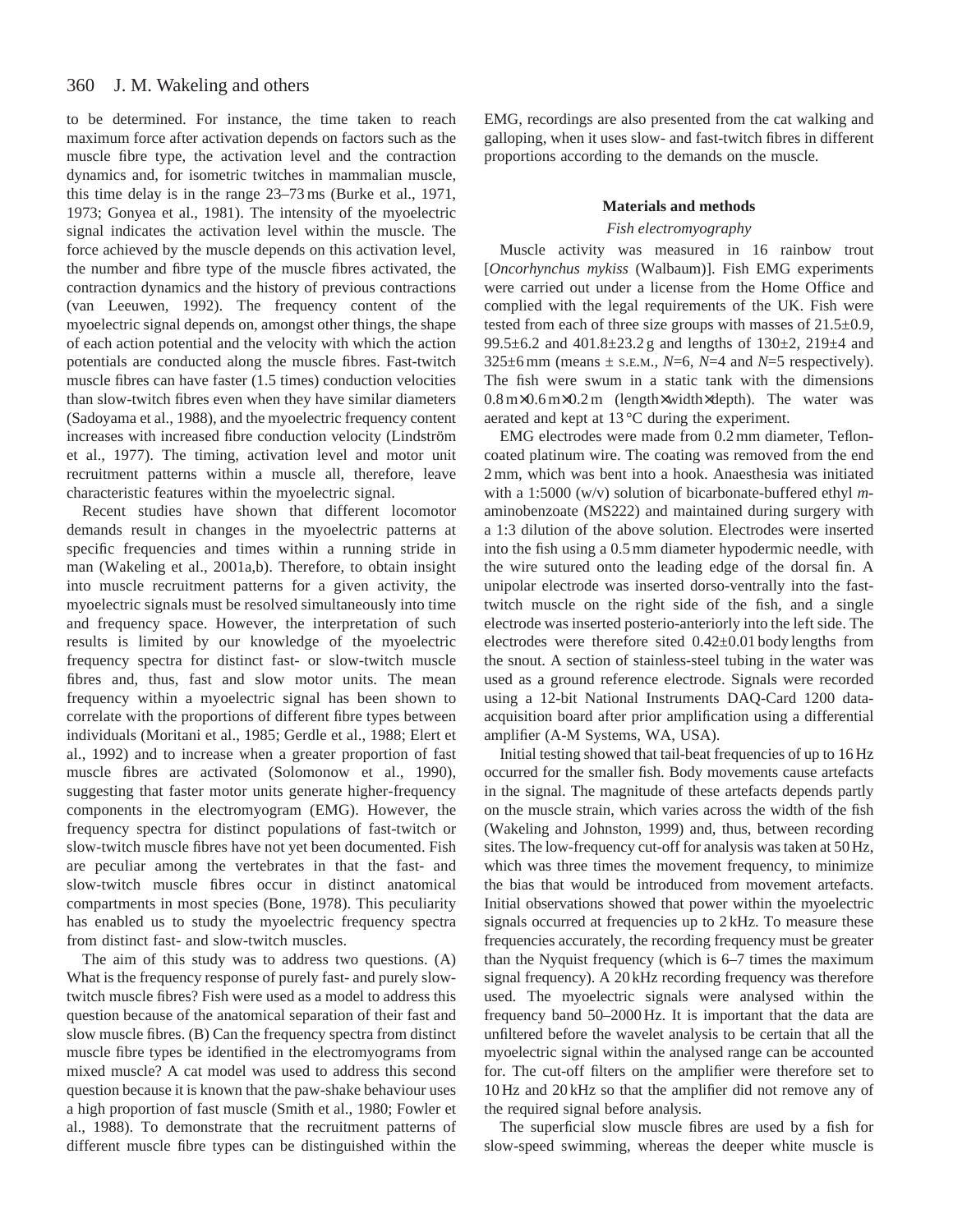used for burst swimming and fast-start manoeuvres (Bone, 1966; Blight, 1977; Kashin et al., 1979). Myoelectric signals were recorded from spontaneous slow swimming around the tank and also from fast-starts, which were initiated by thrusting a rod towards the snout of the fish. To minimize the effect of cross-talk between the different areas of muscle, the myoelectric signals for the fast-twitch white muscle were analyzed from the fast-start behaviour and the signals for the slow-twitch red muscle were analyzed from the slow swimming behaviour.

#### *Muscle fibre diameters*

At the end of the experiment, the fish were killed by a blow to the head, and transverse blocks of muscle were dissected from the EMG recording sites. The blocks were frozen in isopentane cooled in liquid nitrogen. Serial 8 µm sections were cut perpendicular to the skin and stained with haematoxylin. The cross-sectional area and diameter of 200 red and white fibres from each fish were determined using image analysis (Kontron Elektronik, Basel).

Non-parametric techniques were used to fit smoothed probability density functions to the measured fibre diameters using the kernel approach (Silverman, 1986), as previously applied to the study of fish muscle growth (Johnston et al., 1999). Values for the optimal smoothing parameter ranged from 0.054 to 0.164. The fifth, fiftieth and ninety-fifth percentiles of fibre diameter were then calculated from the smoothed distributions for each fish.

## *Cat force and EMG*

The methods used for animal preparation, force and EMG measurements have been described in detail elsewhere (Herzog et al., 1993). The animals were humanely euthanized after the experiment. All procedures were performed according to the guidelines of the Canadian Council on Animal Care and were approved by the Animal Care Committee of the University of Calgary. Only a brief description of these methods is provided here. Forces and EMGs from the medial gastrocnemius were measured from four outbred, adult male cats (mass 4.4±0.2 kg; mean  $\pm$  s.E.M.) during walking at 0.4 m s<sup>-1</sup> on a motor-driven treadmill, walking up a ramp inclined at  $45^\circ$ , galloping and paw-shaking. E-shaped, stainless-steel tendon force transducers were used in force measurements. The transducers were surgically implanted onto the tendon of the gastrocnemius under strictly sterile conditions with the animals deeply anaesthetized. EMGs were recorded using bipolar, indwelling wire electrodes implanted into the midbelly of the medial gastrocnemius. There was a 5 mm separation between the exposed ends of the bipolar electrodes. A common ground electrode was sutured subcutaneously around the lateral epicondyle. Leads from the force transducer and EMG electrodes were drawn subcutaneously to a back-pack connector. From this connector, signals were transmitted by a custom-made telemetry system to a computer. The animals were trained to perform the experimental behaviours for a 2 month period prior to implantation. Paw-shaking was elicited

in response to placing sticky tape on the paw. Galloping was elicited by motivating the animals to chase after toys. Data were collected once the gait had returned to the pre-operative state; this was 7–10 days after implantation. For each of the locomotor behaviours, tendon forces were recorded at 500 Hz and EMGs at 2000 Hz.

### *EMG analysis*

The intensities of the myoelectric signals were resolved into time/frequency space using wavelet analysis (von Tscharner, 2000). These methods are illustrated in the Appendix. Briefly, each wavelet acted like a bandpass filter. The intensity of the myoelectric signal was calculated to be the power of the myoelectric signal contained within the frequency band for each respective wavelet. The wavelets were nearly biorthogonal and were generated by non-linear scaling. The centre frequencies  $f_c(k)$  for a set of wavelets are given by the relationship:

$$
f_{c}(k) = \frac{(k+c_1)^{c_2}}{c_3},
$$
 (1)

where  $c_1$ ,  $c_2$  and  $c_3$  are scaling factors and  $k$  is the wavelet number. The choice of scaling factors must strike a balance between time and frequency resolution required for the analysis. *c*1, *c*2 and *c*3 took values of 1.45, 1.959 and 0.3, respectively, and were chosen so that the time resolution for the wavelets of less than 32 ms was similar to the expected response time of a muscle activation process (von Tscharner, 2000). For the fish analysis, wavelets were used for  $3 \le k \le 24$ , with the total bandwidth of 54–1960 Hz. For the cat analysis, wavelets were used for  $1 \le k \le 8$ , with the total bandwidth of  $12-304$  Hz.

A wavelet domain was defined as the time series of intensity resolved for one wavelet only. An intensity  $i_{i,k}$  was calculated for each sample point *j* and wavelet domain *k*. The instantaneous mean frequency *f*m of the intensity spectrum for each sample point *j* is given by:

$$
f_{\rm m} = \frac{\sum_{k} f_{\rm c}(k)i_{\rm j,k}}{\sum_{k} i_{\rm j,k}} \,. \tag{2}
$$

A mean frequency was calculated as the mean of the instantaneous *f*m values for specific time windows for each locomotor activity. The size of this window must be sufficient to average fluctuations within the myoelectric activities but be short enough to isolate the mean frequency during times when it was likely that distinct populations of muscle fibres were being recruited. Initial analysis of the EMG data showed that appropriate durations for the time windows were 10 ms for the fish fast-start and cat paw-shake, centred on the moment of maximum intensity, and 100 ms for the fish slow swimming and cat treadmill-walking, beginning at the onset of EMG activity. These same windows were used for determining the myoelectric intensity spectra during the different activities.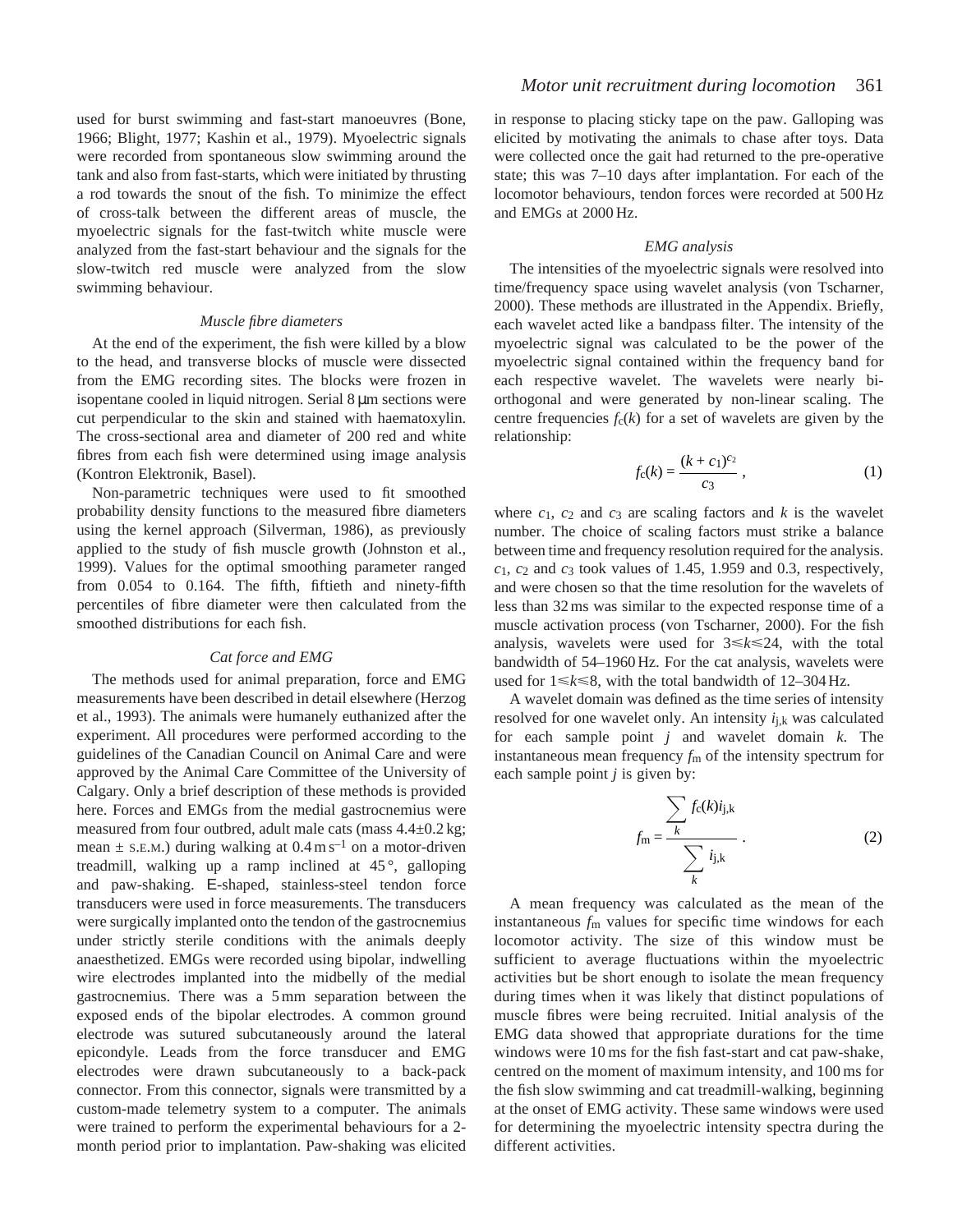

Fig. 1. Fifth, fiftieth and ninety-fifth percentiles of the muscle fibre diameters in the rainbow trout. Percentiles were calculated from the µprobability density functions of the muscle fibre diameter distribution for each fish. The columns show the mean diameter + S.E.M. for the fifth, fiftieth and ninety-fifth percentiles for each size class of fish. Red and blue columns show the percentiles for the red and white fibres, respectively. The size classes were: *L*=0.13±0.02m, *N*=6; *L*=0.22±0.03m, *N*=5; *L*=0.32±0.06m, *N*=5, where *L* is total fish length.



Fig. 2. Myoelectric signals and intensity spectra from fast- and slowtwitch muscle fibres. Data are taken from one fish. EMGs were recorded from red muscle (mean fibre diameter 36 µm) during slow swimming (A) and from white muscle (mean fibre diameter  $74 \mu m$ ) during a fast-start (B). The boxes indicate the time regions for the red fibres (red box) and white fibres (blue box) analysed for frequency content. The intensity spectra for these regions (C) show a threefold increase in mean frequency, MF, between the red (red triangles) and white (blue circles) muscle fibre types. Spectra are normalized so that total intensity equals 1.



Fig. 3. Mean myoelectric frequencies for red and white muscle fibres. Each point denotes the mean  $\pm$  s.e.m. (*N*=5–6) from one fish. White muscle fibres (blue circles) showed a significantly greater mean frequency than red muscle fibres (red triangles). There was no significant linear regression between mean frequency and mean fibre diameter for either fibre type. Solid lines indicate the average mean frequency across all fish for each muscle fibre type.



Fig. 4. Myoelectric intensity spectra for different movements in the cat. Each point shows the mean  $\pm$  s.e.m. myoelectric intensity for pawshaking (blue circles, *N*=24) and treadmill-walking (red triangles,  $N=31$ ) at  $0.4 \text{ m s}^{-1}$  calculated from all four cats. The mean intensities for each activity were normalized to a maximum value of 1.

#### **Results**

## *Myoelectric spectra for distinct red and white muscle in the fish*

EMGs were analysed for 154 swimming sequences from 16 fish. These swims consisted of 80 fast-starts and 74 slowswimming manoeuvres. The fish ranged in length from 12 to 346 mm. Both red and white muscle fibre diameter increased with increasing fish length; however, the muscle from each fish spanned a range of diameters (Fig. 1). The smallest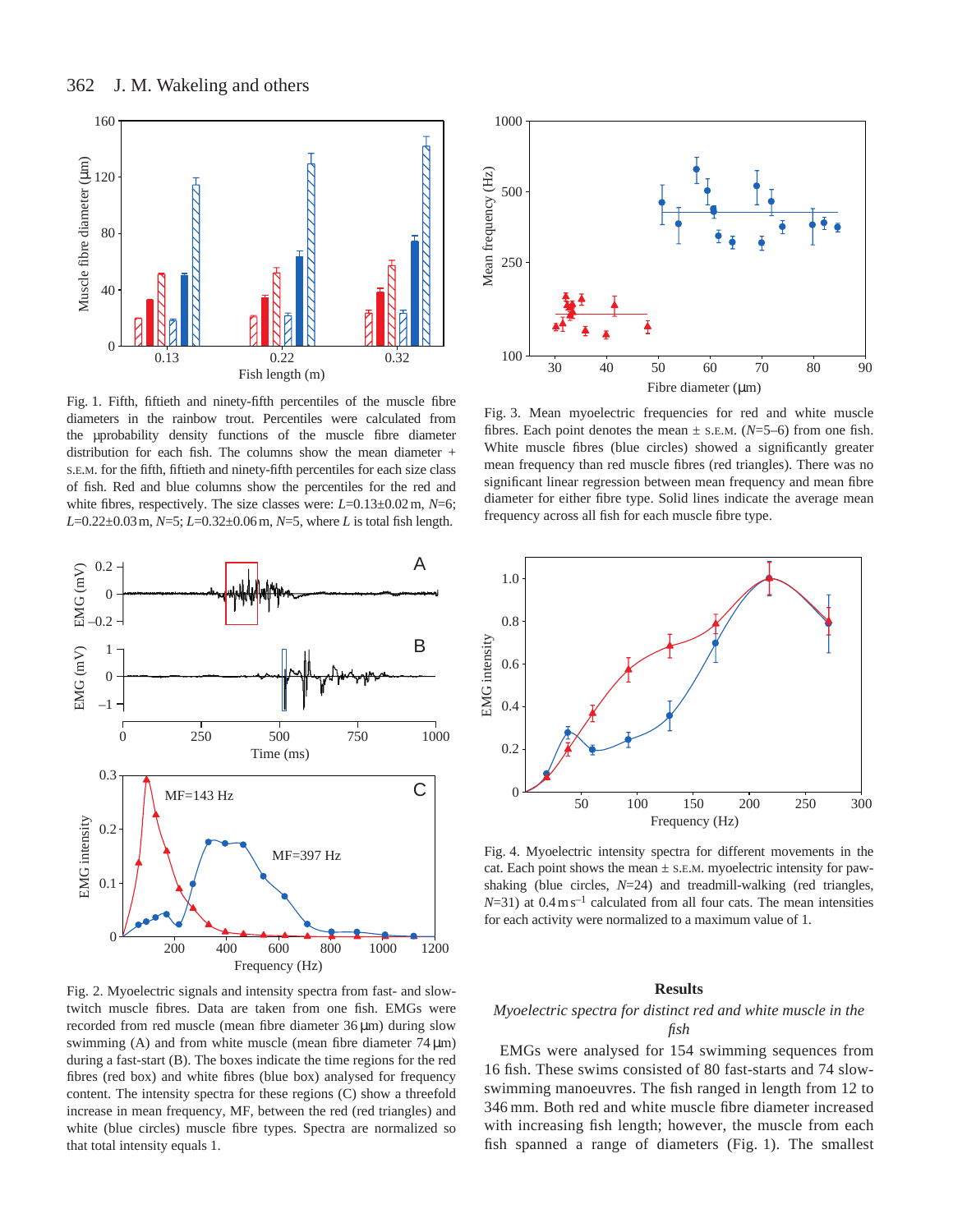

Fig. 5. EMG, intensity and tendon force for the medial gastrocnemius in the cat. Intensities are summed from wavelet domains 3 and 4 (red line, band-width 50–110 Hz) and from wavelet domains 7 and 8 (blue line, band-width 190–300 Hz). Recordings were made during treadmill-walking at  $0.4 \text{ m s}^{-1}$  (A), during walking up a 45 $\degree$  incline (B), during galloping (C) and during paw-shaking (D).

fibres overlapped in diameter between the red and white fibre types. The fifth percentiles spanned the ranges 18–31 µm and  $13-28 \mu m$  for the red and white fibre diameters,



Fig. 6. Recruitment between fast and slow motor units in the medial gastrocnemius of the cat. Intensities were summed from wavelet domains 3 and 4 to represent slow motor unit activity (red columns, band-width 50–110 Hz) and from wavelet domains 7 and 8 to represent fast motor unit activity (blue columns, band-width 190–300 Hz). The maximum intensity was measured for separate strides and paw-shakes for the cat shown in Fig. 5. Values are means + S.E.M. (*N*=10) of these maximum intensities. Values are shown for each of the four movements.

respectively. The largest white fibres had greater diameters than the largest red fibres. The ninety-fifth percentiles spanned the ranges 46–69 µm and 93–157 µm for the red and white fibre diameters, respectively. There were significant positive regressions (*P*<0.05) between mean muscle fibre diameter  $(d, \mu)$  and total body length  $(L, m)$  for both the red and white fibres (Fig. 1). The regression equations were *d*=98.9*L*+44.5 and *d*=27.7*L*+29.0 for the red and white fibres, respectively.

The red and white muscle fibres generated myoelectric signals with distinct frequency bands (Fig. 2). The red fibre intensity spectrum was predominant at much lower frequencies than the white fibre intensity spectrum. A *t*-test showed that the mean frequency of these spectra was significantly (*P*<0.05) lower for the red fibres (mean frequency 150.5±5.1 Hz, *N*=13 fish) than for the white fibres (mean frequency 407.1±23.3 Hz, *N*=15 fish; means ± S.E.M.). In all cases, the mean frequencies for the red fibres were lower than those for the white fibres. There was no significant regression between the mean frequency and the muscle fibre diameter for either the red or the white muscle fibres from these fish (Fig. 3).

## *Myoelectric spectra for mixed muscle during fast and slow activities in the cat*

EMGs were analysed for 24 paw-shakes recorded from the medial gastrocnemius muscle in four cats. The intensity spectra for this activity were concentrated in a high-frequency band above 150 Hz (Fig. 4). EMGs were analysed for 31 steps during treadmill walking at  $0.4 \text{ m s}^{-1}$  from the medial gastrocnemius muscle in these same four cats. The intensity spectra for treadmill-walking showed a higher proportion of low-frequency components (50–150 Hz) than for paw-shaking (Fig. 4). The spectra from each paw-shake and treadmill step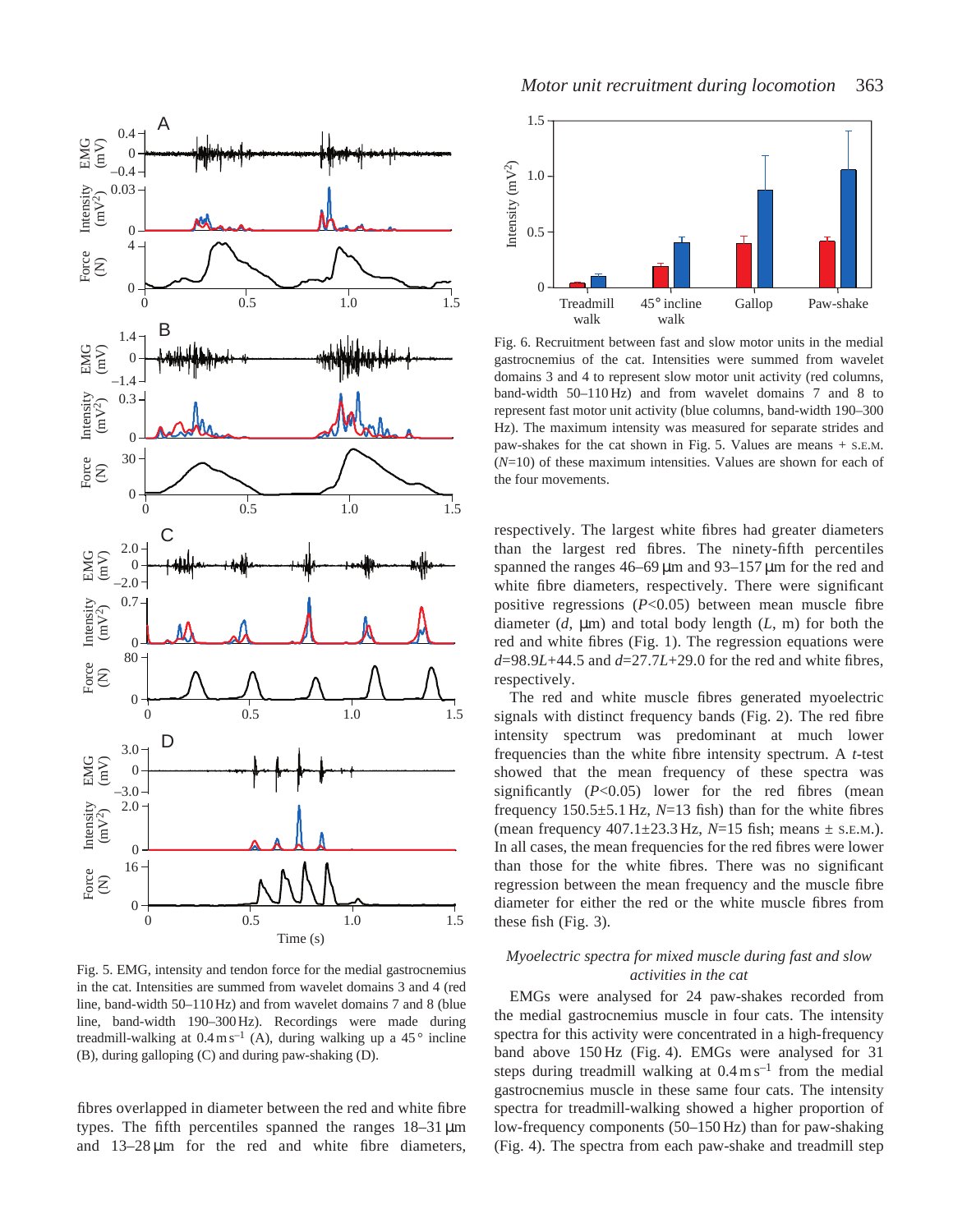#### 364 J. M. Wakeling and others

were normalized so that the mean values at wavelet domain  $k=7$  ( $f_c=218$  Hz) equalled 1. *t*-tests showed that the relative proportion of these low-frequency components was significantly ( $P<0.05$ ) different for wavelet domains  $3 \le k \le 5$ . Within this region, the relative intensity during treadmillwalking was twice that during paw-shakes (Fig. 4).

## *Myoelectric intensities in the high and low frequency bands during different types of cat locomotion*

The myoelectric intensities from the medial gastrocnemius in one cat are shown for different movements in Fig. 5, which shows the sum of the intensities for wavelet domains 3–4 and also for wavelet domains 7–8. These domains cover the frequencies at which the slow and fast motor units are predominantly active and correspond to the frequency bands 50–110 Hz and 190–300 Hz, respectively. The ground contact phase corresponds loosely to the region of elevated tendon force. During slow walking on the treadmill (Fig. 5A), the myoelectric intensities are similar between the high and low frequency bands. At the start of the second ground contact, a peak in the high-frequency component occurs immediately prior to the rise in tendon force; the resulting rate of increase in force is greater than for the first step. During walking up a  $45^\circ$  incline (Fig. 5B), there in a general increase in the EMG amplitude and tendon force compared with level treadmill-walking. The increase in EMG amplitude corresponds to an increase in the intensity in both the high and low frequency bands. The  $45^{\circ}$  incline-walking differs from the treadmill walking in that the end of the ground contact phase contains a relatively greater proportion of the high-frequency component. There is a further increase in EMG amplitude and tendon force as the cat gallops (Fig. 5C). Bursts of muscle activity occur that are relatively synchronous between the high- and low-frequency components. Similar levels of tendon force are achieved with different proportions of intensity in the high and low frequency bands. Data from paw-shaking are shown in Fig. 5D. Note that the tendon force for the paw-shake is less than for galloping because the limb is unloaded, even though the muscle activity was greater. The myoelectric intensity occurred almost exclusively in the high frequency band for the third shake, which probably corresponded to predominant recruitment of fast motor units during this behaviour.

For each step and paw-shake, the myoelectric signal can be characterised by its maximum intensity in the low and high frequency bands from wavelet domains 3–4 and wavelet domains 7–8, respectively. Such maximum intensities were determined for 10 steps from each activity for the cat depicted in Fig. 5. These intensities increased between the locomotor behaviours from treadmill-walking, through  $45^{\circ}$  inclinewalking and galloping to the paw-shake behaviour (Fig. 6). The high-exertion activities of galloping and paw-shaking resulted in a large variation in the intensity in the highfrequency band (ratio of S.E.M./mean of 35 %), whilst the lowfrequency component was much more consistent, with a ratio of S.E.M./mean of 13 %.

## **Discussion**

## *Determinants of myoelectric frequency spectra*

The frequency components within the intensity spectra are caused by, amongst other things, the conduction velocity and the shape of the action potentials. Local circuit theory has been used to predict that the conduction velocity of an action potential increases with the square root of the radius of the muscle fibre (Hodgkin, 1954). This relationship has been demonstrated for nerve axons (Pumphrey and Young, 1938), but the only evidence for this in muscle is from *in vitro* preparations from the frog (Håkansson, 1956). Conduction velocity also depends on the electrical properties of the muscle cell membrane (Hodgkin, 1954), and the available evidence suggests that this is probably more important than the effect of fibre diameter. Differences in the electrical properties of the membranes between the fibre types have been recorded for fish (Stanfield, 1972), amphibians (Adrian and Peachey, 1965), reptiles (Proske and Vaughan, 1968) and mammals (Luff and Atwood, 1972), so it is to be expected that the different muscle fibre types will have different action potential conduction velocities. Indeed, Sadoyama et al. (1988) compared the conduction velocity in the vastus lateralis muscle between people with different proportions of fast- and slow-twitch fibres and showed that conduction velocity changed even when there was no significant difference in the mean diameter of the two fibre types. Extrapolation of these results shows that the fast-twitch fibres had a conduction velocity of  $5.4 \text{ m s}^{-1}$ compared with a velocity of  $3.6 \text{ m s}^{-1}$  for the slow-twitch fibres (Sadoyama et al., 1988). The mean conduction velocity within a muscle translates to frequency components within the EMG (Lindström et al., 1970), and a more recent experiment on the vastus lateralis has similarly shown that there was little correlation between the mean frequency of the EMG and the mean fibre cross-sectional areas within the muscle (Gerdle et al., 2000).

The shape of an action potential is a function of the relative rates of membrane depolarisation to hyperpolarisation. These relative rates depend on the ion flows through the voltage-gated  $Na<sup>+</sup>$  and  $K<sup>+</sup>$  channels which, in turn, can differ between the muscle fibre types. Figures depicting the motor unit action potential waves from the rat show that different rates of hyperpolarisation relative to depolarisation do occur between muscles with predominantly different fibre types (Kupa et al., 1995). Furthermore, Kupa et al. (1995) found that, for rat extensor digitorum longus muscle, the mean frequency of the EMG showed a significant positive correlation with the mean muscle fibre cross-sectional area even when the conduction velocity showed no significant correlation with the fibre crosssectional area. These results indicate that the shape of the action potentials is also an important determinant of the EMG frequency.

Fish growth is indeterminate, and the myotomal muscle grows by a combination of the recruitment of new muscle cells and the hypertrophy of existing ones. Recruitment is the dominant process for rainbow trout (Weatherley et al., 1980), resulting in each fish from this study having a wide range of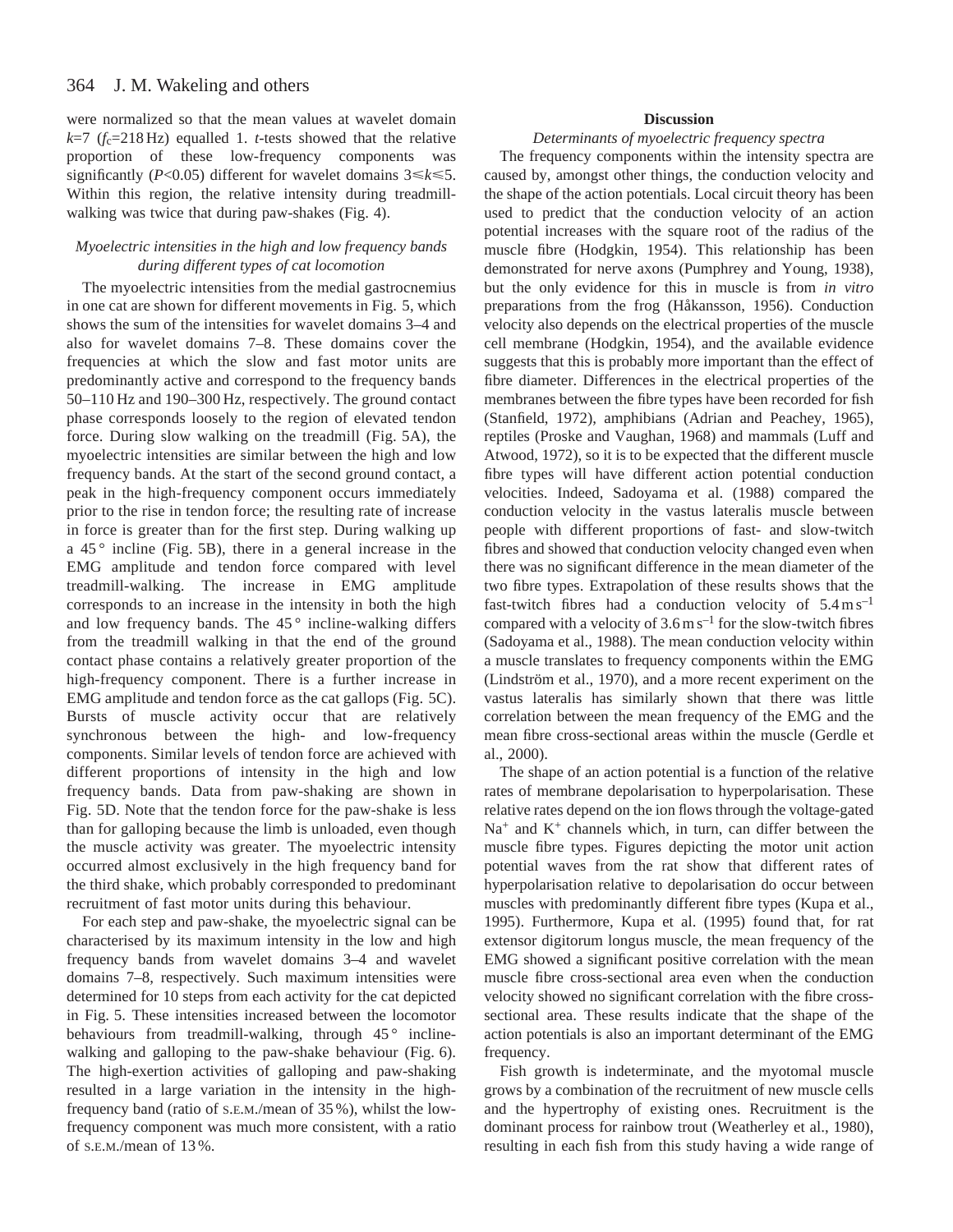muscle fibre diameters (Fig. 1). The multi-terminal innervation pattern in fish myotomal muscle can result in a given motor neurone innervating muscle fibres covering the full range of diameters (Altringham and Johnston, 1981). Because of the wide range of muscle fibre diameters occurring in each fish (Fig. 1), it is unlikely that the data would be able to resolve correlations between the mean fibre diameter and the mean frequency of the EMG intensity spectra. Indeed, this was the case, with the data unable to show significant relationships between the mean frequency of the EMG intensity spectrum and the mean fibre diameter for either the red or the white myotomal muscle of the rainbow trout (Fig. 3).

In this study, the different fish sizes were selected so that the red muscle fibres in the large fish had similar mean diameters to the white fibres in the small fish. We have shown that a 2.7-fold difference in mean frequency occurred between the different fibre types in the rainbow trout, and that this was not related to the muscle fibre diameter. The main conclusion that can be drawn from this experiment is, therefore, that the fast and slow fibres have characteristic high and low frequency bands in the EMG intensity spectra irrespective of their diameter. The relative contributions of action potential shape and conduction velocity to the intensity spectra cannot be determined from this study. However, these results show that fast and slow muscle fibre types can be distinguished by their resulting myoelectric intensity spectra.

## *Motor unit recruitment during locomotion*

Experiments using intracellular electrodes have shown that action potentials occur along both the red and white myotomal muscle of teleost fish (Eugène and Barets, 1983; Altringham and Johnston, 1988). During activity, the myotomal muscle of fish has electrical properties similar to those of twitch skeletal fibres of other vertebrates (Eugène and Barets, 1983). Therefore, it is to be expected that the different myoelectric intensity spectra generated by the different muscle fibre types in fish should also be generated by the different motor units within the mixed muscle of higher vertebrates.

In higher vertebrates, muscle growth, after embryonic differentiation, is largely by hypertrophy (Goldspink, 1980), so the muscle fibres are more homogeneous in diameter than in fish. The functional unit for neural control and muscular activity is the motor unit (Sherrington, 1929). Motor units consist of an  $\alpha$  motor neurone and all the muscle fibres innervated by that motor neurone. These muscle fibres are distributed across the muscle so that adjacent fibres are from different motor units. Within a given motor unit, the muscle fibres have similar biochemical and twitch properties so that fast motor units comprise fast-twitch muscle fibres and slow motor units comprise slow-twitch muscle fibres. Control of muscle contraction is by the selective activation of the different motor units, and this muscle activation is commonly driven by the muscle force requirements in a process known as the size principle of motor unit recruitment (Denny-Brown and Pennybacker, 1938; Henneman et al., 1965, 1974).

Myoelectric frequencies have previously been shown to

correlate to motor unit recruitment patterns in the cat gastrocnemius. In an elegant experiment, the motor neurones were stimulated to achieve graded recruitment of the gastrocnemius, and the median frequency from the resulting EMG power spectra increased with increased fast motor unit activity (Solomonow et al., 1990). Mean frequencies have also been shown to correlate positively with the proportion of fasttwitch muscle fibres in man for the gastrocnemius (Moritani et al., 1985), vastus lateralis (Gerdle et al., 1988) and trapezius (Elert et al., 1992) muscles. It is suggested from these studies that fast-twitch muscle fibres result in higher myoelectric frequencies than slow-twitch fibres, a conclusion that supports the present findings. However, past measurements of mean or median frequencies from mixed muscle have been unable to show how the different fibre types contribute different frequency bands to the resultant myoelectric signal. In a recent study, we have distinguished high and low frequency bands in four lower extremity muscles in man: the gastrocnemius, tibialis anterior, biceps femoris and rectus femoris (Wakeling et al., 2001a). During an experiment involving sustained running, there were distinct concentrations of intensity in the myoelectric intensity spectra at frequency bands of 25–75 Hz and 150–240 Hz, and changes in the intensity within these frequency bands were in opposite directions. These changes in myoelectric activity were not due to fatiguing mechanisms during the run, and it was suggested that these high and low frequency bands represent signals from different motor units (Wakeling et al., 2001a).

Cat paw-shakes are high-frequency activities with short cycle durations (55–110 ms) (Smith et al., 1980), precluding the action of the slow motor units in the soleus muscle because of their slow contraction and half-relaxation times of 79 and 92 ms, respectively (Spector et al., 1980). Indeed, electromyography has shown that the action of the slow motor units from the soleus is virtually absent during the paw-shake (Smith et al., 1980; Fowler et al., 1988). It has been suggested that paw-shaking is triggered primarily by low-threshold afferents innervating the central plantar pads and by selective recruitment of the fast extensors and inhibition of the slow extensor (Smith et al., 1980). Thus, during paw-shaking, we can expect to see mainly the action of the fast motor units. The intensity spectra in Fig. 4 show that 70 % of the power of the myoelectric signal occurred in the high frequency band of 150–300 Hz during the cat paw-shake.

Because of technical limitations on the sampling rate from the transceivers recording the cat EMG, higher frequencies could not be resolved from the signal. For this reason, it is recommended that higher sampling rates are used in future for similar studies, if practical. The myoelectric intensity had not reached zero at wavelet domain *k*=8 (centre frequency 271 Hz), and there was still power within the myoelectric signals at frequencies greater than 300 Hz. Thus, the value of 70 % is a conservative estimate for the high-frequency component. This frequency band of 150–300 Hz probably represents the major frequency components from the fast motor units. During slow treadmill-walking, the cat recruitment patterns probably follow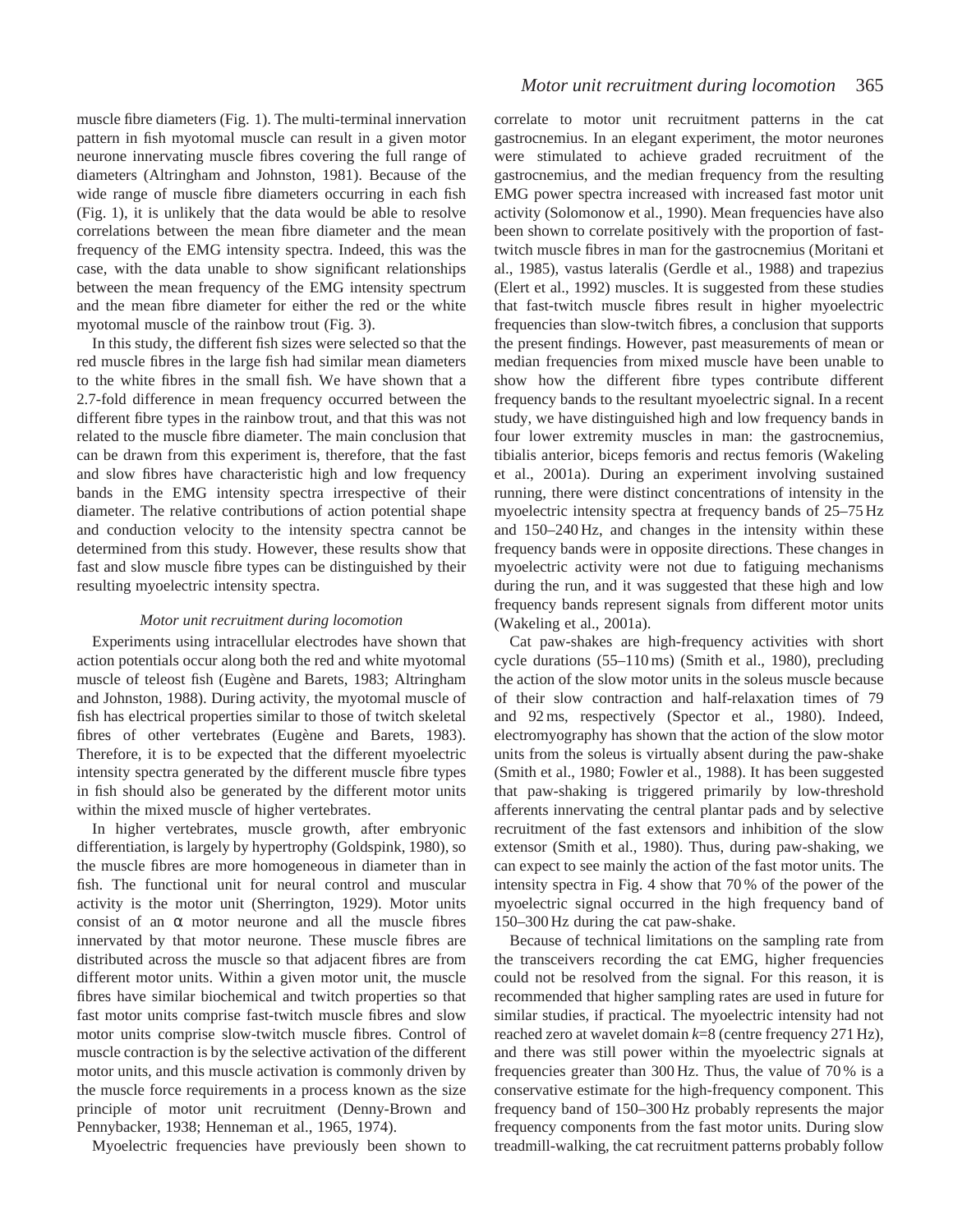the size principle pattern, whereby the gastrocnemius force is produced mainly by the slow motor units with some force being produced by fast motor units. The myoelectric intensity spectra during walking (Fig. 4) are different from those for the paw-shake. When compared with the same maximum value, the intensity spectra for walking are significantly greater than those for the paw-shake in the frequency band 50–150 Hz. This is the low frequency band that presumably corresponds to the additional recruitment of the slow motor units.

The motor recruitment patterns for the medial gastrocnemius for one of the cats are shown in Fig. 5. During walking, the tendon forces and total EMG level from the gastrocnemius were lower for this cat than for the other three cats tested because a greater role was played by the soleus muscle (M. Kaya, unpublished observations). However, this cat was chosen for further analysis because the recordings of its galloping behaviour are unusual and help illustrate the patterns of motor recruitment. Intensity traces are shown for the low and high frequency bands that correspond to the major frequency components of the different types of motor unit. There was no overlap in the two frequency bands used, so that the intensity traces are independent of each other. During galloping and paw-shaking, the intensity recorded from the slow motor units was consistent at  $0.4 \text{ mV}^2$ , whereas the intensity from the fast motor units was more variable, with values ranging between 0.2 and  $3.9 \text{ mV}^2$  (Fig. 6). These results satisfy predictions about motor unit recruitment according to the size principle: there is a certain level of muscle activity that is provided by the slow motor units, with extra activity coming from the additional recruitment of fast motor units. The amount of fast motor unit recruitment depends on the level of muscle activity required for the movement and this, in turn, will vary from step to step. These examples suggest that the balance of motor recruitment changes not only between activities but also within the duration of each stride. This study shows a possible approach to the determination of motor recruitment patterns during locomotion and opens up a wide range of possibilities for studies in comparative biomechanics. The examples shown here merely illustrate the technique, and the approach should be extended further to identify patterns of neuromuscular control.

## *Measuring motor unit recruitment*

This study has shown that the activity of different muscle fibre types can be distinguished by their frequency components within a myoelectric signal. To measure motor unit recruitment patterns, the frequency bands that correspond to the different motor units must first be identified. The frequency bands that correspond to the different muscle fibres will change from muscle to muscle and from species to species as the fibre dimensions, histology and biochemistry change. The responses of different fibre types may overlap in frequency (e.g. Fig. 2), and measurements at the common frequencies would be unable to distinguish between different fibre types. Therefore, it is important that the frequency bands used for an analysis are well separated so that they identify components that are mainly

from one muscle fibre type or the other. For similar reasons, it is unclear at this stage whether the myoelectric frequency bands from the different classes of fast-twitch muscle, types IIa, IIx and IIb, can be distinguished from each other. In this study, they have been discussed as one functional type, and it will require further experiments to quantify the differences in their myoelectric properties.

The actual frequencies measured at the electrodes depend on the configuration of the electrode system and the muscles being measured. Factors that affect the measured frequencies include the size and separation of the electrodes, the relative depth of the muscle fibres, attenuation through the soft tissue between the muscle and electrodes, the orientation of the electrodes relative to the fibres and the relative placement of the electrodes with respect to the innervation zones on the muscle (Roy et al., 1986; de Luca, 1997). The frequency bands that correspond to different muscle fibre types will change between measurements with different experimental configurations, and this must be remembered when comparing results from different studies. It should also be noted that attenuation of the myoelectric signals between the muscle and the electrodes depends both on the distance between the fibres and the electrodes and on the frequency of the signal. Therefore, the intensity measured at the electrodes will not equal the actual intensity on the muscle fibres, so intensities from different frequency bands should only be compared in a relative manner.

This study has shown that fast- and slow-twitch muscle fibres result in high and low frequency bands, respectively, when measured from fish myotomal muscle. High- and lowfrequency components also occur in the myoelectric intensity spectra from the cat medial gastrocnemius, and the intensity within these bands corresponds to different fast and slow motor unit recruitment strategies used by the cat for a range of locomotor tasks. High and low bands of myoelectric frequency have also been recorded from man and have again been attributed to the signals from different motor units (Wakeling et al., 2001a). The relative proportion of the signal contained within these high and low frequency bands can change during the course of a stride (Fig. 5) (Wakeling et al., 2001a), and the myoelectric signals must therefore be analysed in both time and frequency space to resolve such details. The wavelet methods used here, and described previously by von Tscharner (2000), provide a suitable analysis tool that will enable greater insight to be gained into the patterns of motor unit recruitment during locomotion.

## **Appendix**

## *Wavelet analysis of myoelectric signals*

Myoelectric signals can be resolved into their time and frequency components simultaneously using wavelet analysis. The wavelet transform has been described "as a 'mathematical microscope' in which one can observe different parts of the signal by just adjusting the focus" (Karlsson et al., 2000). This Appendix serves to illustrate briefly the technique to give an understanding of the processes involved without having to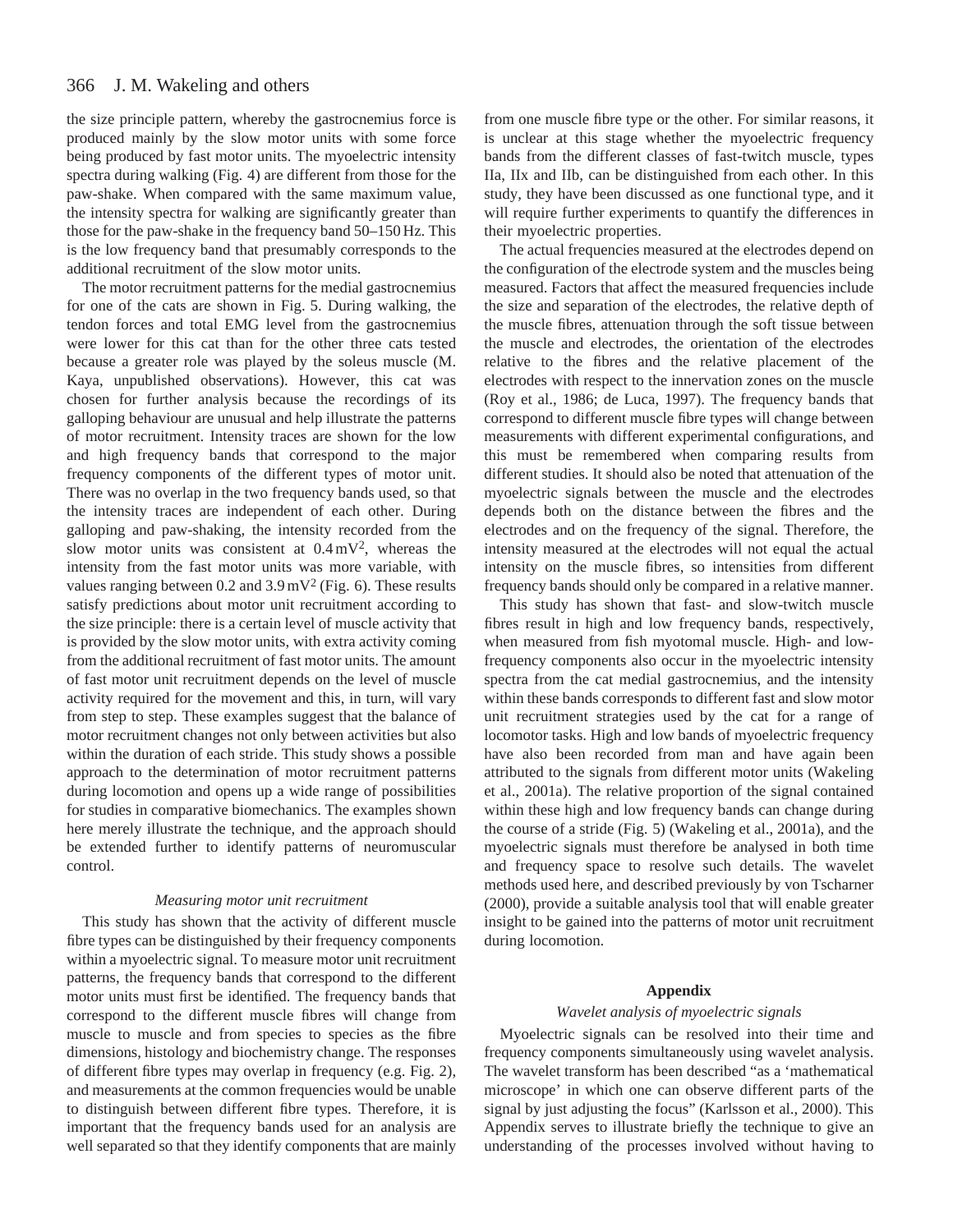

Fig. 7. Wavelets for  $k=2$  (red) and  $k=7$  (blue) shown in the time domain. *k*, wavelet number.

follow the mathematical details. The wavelet methods described here have previously been defined by von Tscharner (2000).

A wavelet is a little wave, is well-defined in both time and frequency and has a time-integral of zero. Fig. 7 shows the time domain for two wavelets used in this analysis. Because of the uncertainty principle of signal processing, the exact time and frequency of a process cannot be determined simultaneously (Kaiser, 1994), and a balance must be reached between achieving an acceptable time and frequency resolution for each wavelet. The time resolution is determined by coefficient  $c_3$  in equation 1. Fig. 7 illustrates how the amplitude is negligible for times greater than  $\pm 30$  ms for wavelet 2 and the width of the time window decreases for wavelet 7. The time windows thus have durations within a range of physiologically relevant response times for muscle contraction. Prescribing the time resolution results in bandwidths of 21 and 53 Hz for wavelets 2 and 7, respectively.

The wavelets used for the cat EMG analysis form a set of partially overlapping frequency bands and are shown in Fig. 8. The degree of overlap between the wavelets is set by coefficient  $c_2$  in equation 1 and was chosen to result in the sum across all wavelets showing a flat response in the frequency domain, as shown by the red line in Fig. 8. For each analysis, a set of wavelets was built that had centre frequencies as calculated by equation 1, and these centre frequencies occur where the wavelets have maximum amplitude in the frequency domain (Fig. 8).

Wavelets are used by convoluting them with the myoelectric signal. Convolutions are equivalent to passing the myoelectric



Fig. 8. Wavelets for  $1 \le k \le 8$  (black) and the sum of those wavelets (red) in the frequency domain. *k*, wavelet number.



Fig. 9. Wavelets for *k*=3, 4 and 5 shown in the frequency domain. The vertical line at a frequency of 100 Hz (red) illustrates how one frequency within a signal can be partitioned into  $a_3$ ,  $a_4$  and  $a_5$ amplitude components in three adjacent wavelet domains. *k*, wavelet number.

signal through a band-pass filter with the same frequency characteristics as the wavelet. Because of the overlap of the wavelet frequencies, a given frequency could be represented by its components in up to three adjacent wavelet domains (Fig. 9). The example in Fig. 9 shows how the amplitude *A* of the 100 Hz frequency component is  $a_3$ ,  $a_4$  and  $a_5$  in the wavelet



Fig. 10. Calculation of the myoelectric intensity at wavelet domain 2. The raw EMG signal (A) is convoluted with wavelet 2 (B) and squared (C). The intensity (red line) is calculated from the slope and magnitude of the square of the convolution (C) and then filtered (D).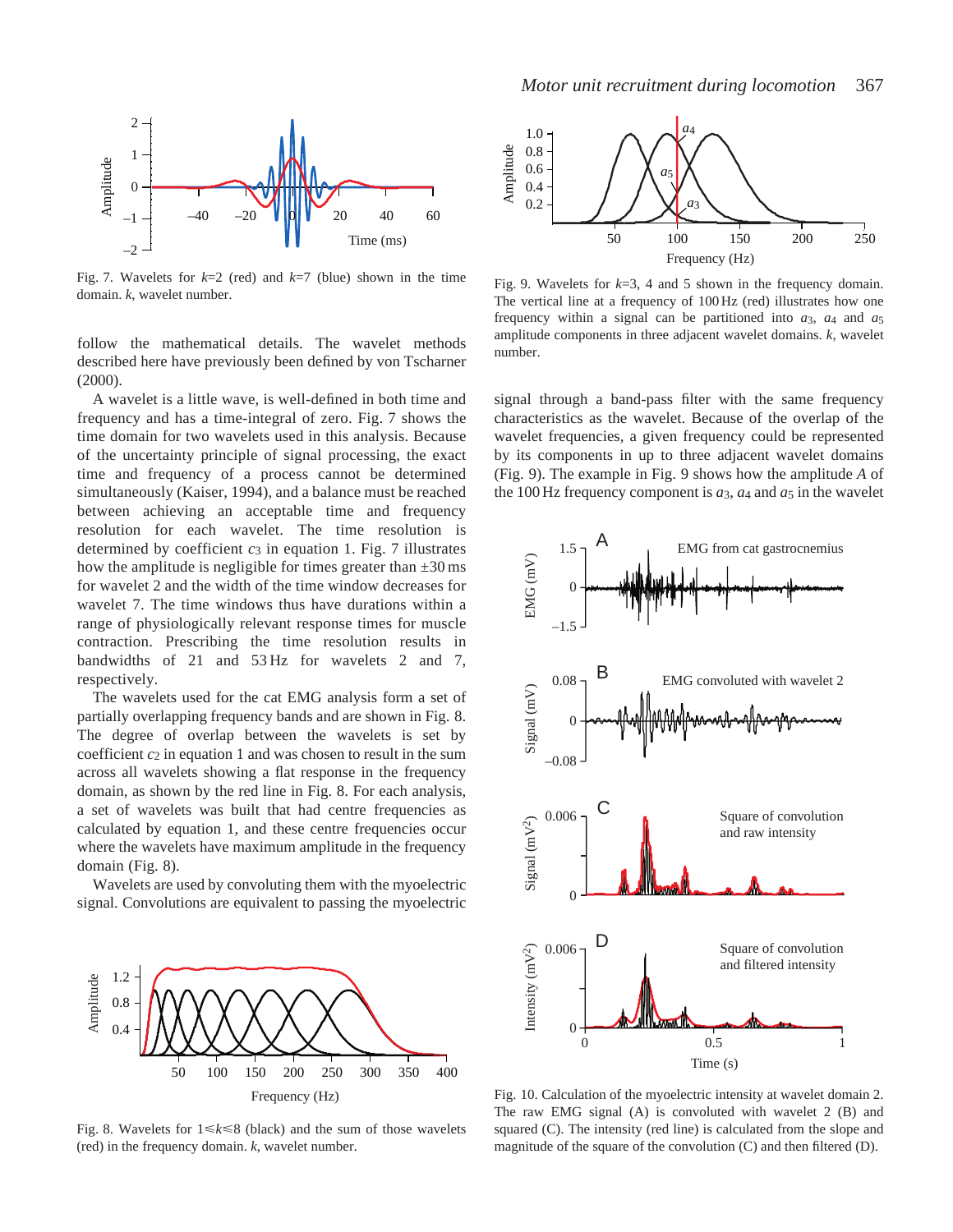domains 3, 4 and 5, respectively. The power of the myoelectric signal is the square of the amplitude. However:

$$
A2 = (a3 + a4 + a5)2 \neq a32 + a42 + a52.
$$
 (A1)

Instead:

$$
A^2 = a_3^2 + a_4^2 + a_5^2 + 2d, \tag{A2}
$$

where the element 2*d* represents the cross products between the wavelet components:

$$
d = a_3 a_4 + a_3 a_5 + a_4 a_5. \tag{A3}
$$

The wavelet amplitudes were scaled at each frequency so that the sum of the wavelet components at that frequency included the cross-terms and, thus, would yield the true power of the signal (von Tscharner, 2000).

The process for obtaining the myoelectric intensity from a raw EMG signal at one wavelet domain is illustrated in Fig. 10. The EMG signal is initially convoluted with the wavelet. The power within the signal at that wavelet domain is calculated at each time point from the magnitude and first time-derivative of the square of the convoluted signal. This power is termed the intensity in this wavelet analysis and forms an energy envelope around the (square) of the signal contained within this wavelet domain (von Tscharner, 2000). These computed intensities contain small oscillations due to the finite sampling rate of the EMG. These oscillations are of shorter duration than the time resolution of the wavelet and so contain no relevant information. A Gauss filter is therefore finally used to filter out this noise.

The myoelectric intensities computed using this wavelet analysis represent the power within the EMG for any given time and frequency band. EMG power spectra, which are traditionally used to assess EMG frequency content, are calculated from the square of the Fourier-transformed EMG signal (Lindström et al., 1970) and are thus also a measure of the power within the signal. The mean frequency *f*m calculated in this study is comparable with the mean power frequency used to measure EMG contractions (e.g. Viitasalo and Komi, 1977); however, it can be calculated for each time point within the data. In contrast, root-mean-square analysis of EMG signal computes the amplitude, and not the power, of the signal as a function of time. The square of such a root-mean-square value is comparable with half the intensity obtained from this wavelet analysis.

We would like to thank Iain Johnston and Tim Leonard for technical support and Vinzenz von Tscharner for stimulating discussion. This work was conducted while J.M.W. and M.K. received financial support from the Alberta Heritage Foundation for Medical Research, DaVinci Foundation and NSERC of Canada.

#### **References**

- **Adrian, R. H. and Peachey, L. D.** (1965). The membrane capacity of frog twitch and slow muscle fibres. *J. Physiol., Lond.* **181**, 324–336.
- **Altringham, J. D. and Johnston, I. A.** (1981). Quantitative histochemical

studies of the peripheral innervation of cod (*Gadus morhua*) fast myotomal muscle fibers*. J. Comp. Physiol. A* **143**, 123–128.

- **Altringham, J. D. and Johnston, I. A.** (1988). Activation of multiply innervated fast and slow myotomal muscle fibres of the teleost *Myoxocephalus scorpius*. *J. Exp. Biol.* **140**, 313–324.
- **Bárány, M.** (1967). ATPase activity of myosin correlated with speed of muscle shortening*. J. Gen. Physiol.* **50**, 197–218.
- **Blight, A.** (1977). The muscular control of vertebrate swimming movements. *Biol. Rev.* **52**, 181–218.
- **Bone, Q.** (1966). On the function of the two types of muscle fibre in elasmobranch fish*. J. Mar. Biol. Ass. UK* **46**, 321–349.
- **Bone, Q.** (1978). Locomotor muscle. In *Fish Physiology*, vol. VII (ed. W. S. Hoar and D. J. Randall), pp. 361–424. New York: Academic Press.
- **Burke, R. E., Levine, D. N., Tsairis, P. and Zajac, F. E.** (1973). Physiological types and histochemical profiles in motor units of the cat gastrocnemius. *J. Physiol., Lond.* **234**, 723–748.
- **Burke, R. E., Levine, D. N. and Zajac, F. E.** (1971). Mammalian motor units: Physiological–histochemical correlation in three types in cat gastrocnemius. *Science* **174**, 709–712.
- **Close, R.** (1965). The relation between intrinsic speed of shortening and the duration of the active state of muscle. *J. Physiol., Lond.* **180**, 542–559.
- **de Luca, C. J.** (1997). The use of surface electromyography in biomechanics. *J. Appl. Biomech.* **13**, 135–163.
- **Denny-Brown, D. and Pennybacker, J. B.** (1938). Fibrillation and fasciculation in voluntary muscle. *Brain* **61**, 311–334.
- **Elert, J., Rantapää-Dahlqvist, S. B., Henriksson-Larsén, K., Lorentzon, R. and Gerdle, B. U. C.** (1992). Muscle performance electromyography and fibre type composition in fibromyalgia and work-related myalgia. *Scand. J. Rheumatol*. **21**, 29–34.
- **Eugène, D. and Barets, A.** (1983). Electrical activity of trout skeletal muscle fibres*. J. Physiol., Paris* **78**, 814–820.
- **Fowler, E. G., Gregor, R. J. and Roy, R. R.** (1988). Differential kinetics of fast and slow ankle extensors during the paw-shake in the cat. *Exp. Neurol*. **99**, 219–224.
- **Gerdle, B., Karlsson, S., Crenshaw, A. G., Elert, J. and Fridén, J.** (2000). The influences of muscle fibre proportions and areas upon EMG during maximal dynamic knee extensions. *Eur. J. Appl. Physiol*. **81**, 2–10.
- **Gerdle, B., Wretling, M.-L. and Henriksson-Larsén, K.** (1988). Do the fibre-type proportion and the angular velocity influence the mean power frequency of the electromyogram? *Acta. Physiol. Scand.* **134**, 341–346.
- **Goldspink, G.** (1980). Growth of muscle. In *Development and Specialization of Skeletal Muscle* (ed. D. F. Goldspink), pp. 19–35. Cambridge: Cambridge University Press.
- **Gonyea, W. J., Marushia, A. S. and Dixon, J. A.** (1981). Morphological organization and contractile properties of the wrist flexor muscles in the cat. *Anat. Rec.* **199**, 321–339.
- **Håkansson, C. H.** (1956). Conduction velocity and amplitude of the action potential as related to circumference in the isolated fibre of frog muscle. *Acta. Physiol. Scand*. **37**, 14–34.
- **Henneman, E., Clamann, H. P., Gillies, J. D. and Skinner, R. D.** (1974). Rank order of motorneurones within a pool, law of combination. *J. Neurophysiol*. **37**, 1338–1349.
- **Henneman, E., Somjen, G. and Carpenter, D. O.** (1965). Functional significance of cell size in spinal motoneurons. *J. Neurophysiol*. **28**, 560–582.
- **Herzog, W., Leonard, T. R. and Guimaraes, A. C. S.** (1993). Forces in gastrocnemius, soleus and plantaris tendons of the freely moving cat. *J. Biomech*. **26**, 945–953.
- **Hodgkin, A. L.** (1954). A note on conduction velocity. *J. Physiol., Lond.* **125**, 221–224.
- **Johnston, I. A., Davison, W. and Goldspink, G.** (1977). Energy metabolism of carp swimming muscles. *J. Comp. Physiol*. **114**, 203–216.
- **Johnston, I. A., Strugnell, G., McCraken, M. L. and Johnstone, R.** (1999). Muscle growth in normal-sex-ratio and all-female diploid and triploid Atlantic salmon. *J. Exp. Biol.* **202**, 1991–2016.
- **Kaiser, G.** (1994). *A Friendly Guide to Wavelets*. Boston, MA: Birkhaeuser. 300pp.
- **Karlsson, S., Yu, J. and Akay, M.** (2000). Time–frequency analysis of myoelectric signals during dynamic contractions: a comparative study. *IEEE Trans. Biomed. Eng.* **47**, 228–237.
- **Kashin, S. M., Feldman, A. G. and Orlovsky, G. N.** (1979). Different modes of swimming of the carp, *Cyprinus carpio* L. *J. Fish Biol*. **14**, 403–405.